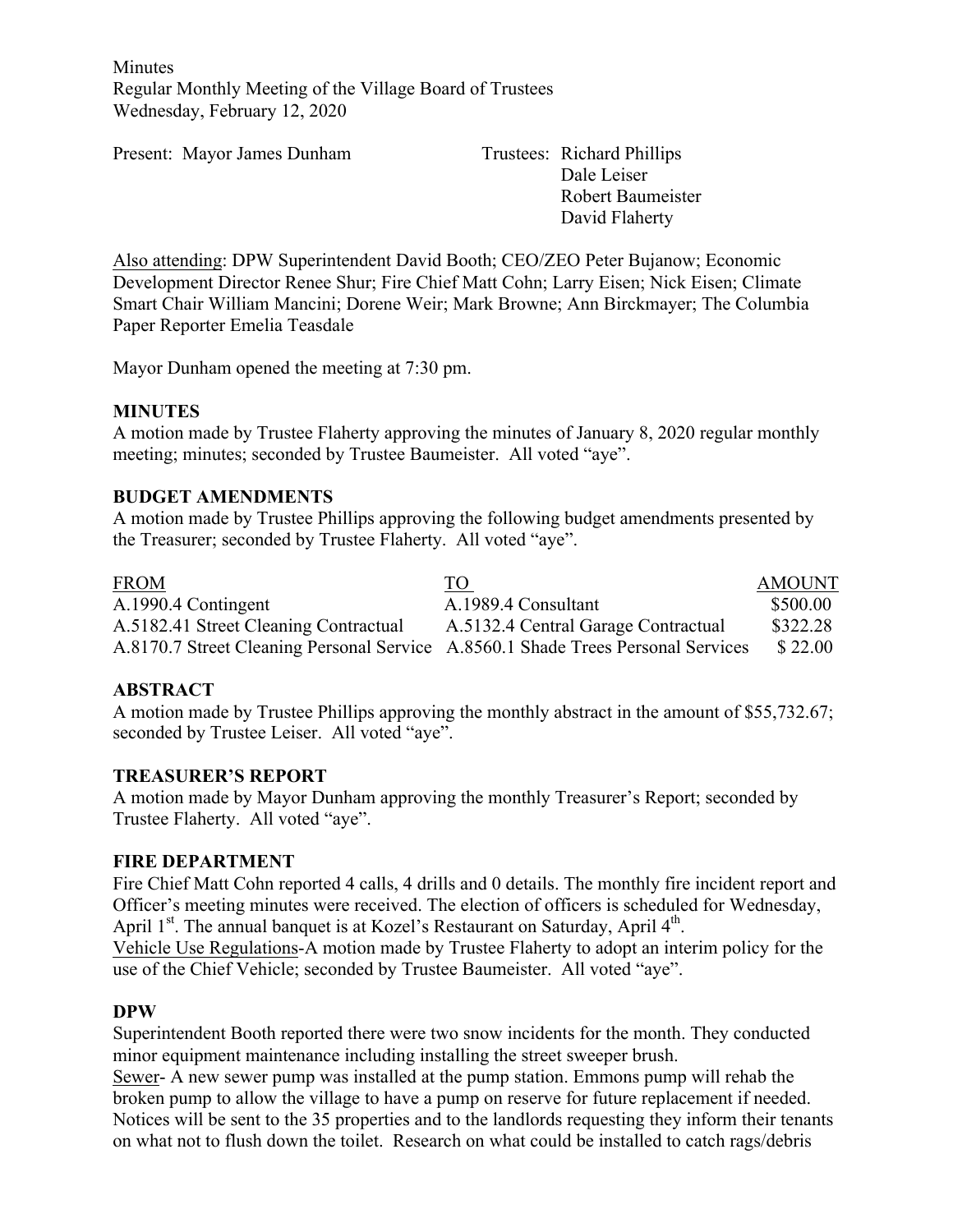before ruining the pump is being sought. The village will consider increasing the maintenance fees during the upcoming budget process.

Persons of Color Cemetery-Several hours of welding and painting have been done on the donated wrought iron fence for the Persons of Color Cemetery.

Sidewalk Project- The village has not received an update from 8 Broad Street if they were going to move forward in replacing the water main into the building. Therefore, the village will move forward with the replacement of the sidewalk on Church Street by the Kinderhook Reformed Church with handicapped accessibility.

County-wide DPW Intermunicipal Agreement-A motion made by Trustee Flaherty approving the Columbia County Intermuncipal Agreement; seconded by Trustee Leiser. All voted "aye".

#### **CODE ENFORCEMENT OFFICER**

A motion made by Trustee Phillips to have Peter attend Code Enforcement Training in Lake Placid; seconded by Trustee Flaherty. All voted "aye".

The building department software is outdated and will not work with the updated Microsoft Office installed on the CEO computer. Peter provided a manually created report in excel noting the activity for the month. He issued 4 building permits with \$265.00 of permit fees collected. Peter sent several violation letters out, in the future; Peter will add the violations to his monthly report. Peter is requesting to purchase building department software that will allow him to prepare the monthly report for the Village Board, the Town Assessor and the annual report to the state. Approval was given to Peter to purchase building department software.

48 William Street- A violation letter was sent by registered mail to the homeowner requesting the safety violations be addressed. The owner has been unresponsive to the violation letter. Mayor Dunham and Peter met with the village attorney to discuss the procedures the village needs to take to address the safety concerns of the building. Peter noted the violations are numerous with the New York State Property code and the Village's building code. The following resolution was made to allow the Code Enforcement Officer to move forward.

The following Resolution was made by Trustee Phillips; seconded by Trustee Flaherty.

WHEREAS, the Village of Kinderhook had adopted Chapter 44 of the Code of the Village of Kinderhook entitled "Buildings, Unsafe" such Chapter providing for the removal or repair of buildings, residences and structures within the limits of said Village, that from any cause, may now or shall be hereafter become dangerous, unsafe, a public nuisance or fire hazard to the public; and

WHEREAS, the Village has received complaints regarding the structures and property of a Isabella Dobies a property located at 48 William St., Village of Kinderhook, the Code officer undertaking numerous inspections, and advising the property owner of such concerns and observed safety problems; and 

WHEREAS the Code officer has declared the building not suitable for human habitation pursuant to the NYS Uniform Building and Fire Code in August 2019; and

WHEREAS, to date, the property remains in disrepair, is deteriorating further, and has become an increased safety risk and nuisance in prohibition of Kinderhook Code section 44-3 which states buildings are subject to Village action and removal when: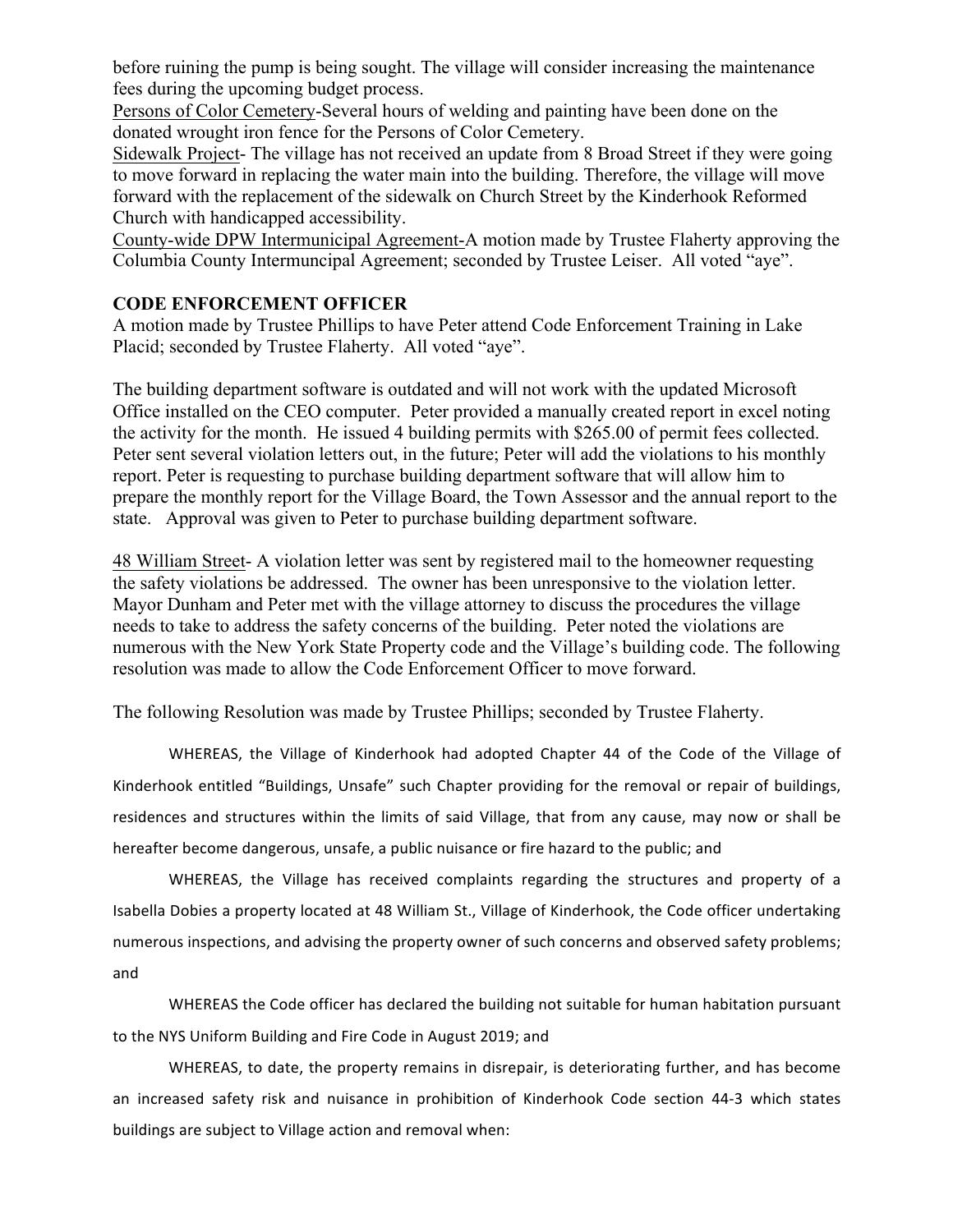- 44-3 (A). Those whose interiors walls or other vertical structural member list, lean or buckle to such an extent that a plumb line passing through the center of gravity falls outside of the middle third of its base.
- 44-3 (B). Those which, exclusive of the foundation, show 33% or more of damage or deterioration of the supporting member or members or 50% of damage or deterioration of the non-supporting enclosing or outside walls or covering.
- 44-3 (D). Those which have been damaged by fire, wind or other causes so as to have become dangerous to life, safety, morals or the general health and welfare of the occupants or the people of the Village of Kinderhook, New York.
- 44-3 (E). Those which have become or are so dilapidated, decayed, unsafe, unsanitary or which so utterly fail to provide the amenities essential to decent living that they are unfit for human habitation or are likely to cause sickness or disease so as to work injury to the health, morals, safety or general welfare of those living therein.
- 44-3 (G). Those which have parts thereof which are so attached that they may fall and injure members of the public or property.
- 44-3 (H). Those which, because of their condition, are unsafe, unsanitary or dangerous to the health, morals, safety or general welfare of the people to the Village of Kinderhook, New York.
- 44-3 (I). Those buildings existing in violation of any provisions of any Building Code of the Village of Kinderhook, New York, now or hereafter adopted.
- 44-3 (J). Those buildings which the Code Enforcement Officer shall have determined after investigation to be dangerous.

WHEREAS, the Village desires to remove and deconstruct said buildings upon the property; and

WHEREAS the Code Enforcement Officer's violation notices, photographs and reports are clear evidence that the building and structure are dangerous, unsafe and a fire hazard to the public as inspected periodically and found from August of 2018 through present, said building being left unmaintained and unkempt, allowing structure deficiencies as set forth in the photos attached hereto and made part hereof, said code officer making his recommendation that the buildings and structures be demolished; and

WHEREAS, for a period of more than three years, the property owner has not taken steps to secure, repair, maintain or demolish the structures on the property, despite repeated requests.

NOW, THEREFORE, BE IT RESOLVED that the Village of Kinderhook Board of Trustees does hereby direct that notice be served upon the owner or responsibly parties as provided in Kinderhook Code section 44-5, directing the owner fix, repair, stabilize or demolish said property and structures on **or before March 12, 2020**, and

BE IT FURTHER RESOLVED, that in the event said property is not made safe, and said report or reports of the Village find that removal is still warranted, the Village is hereby authorized to make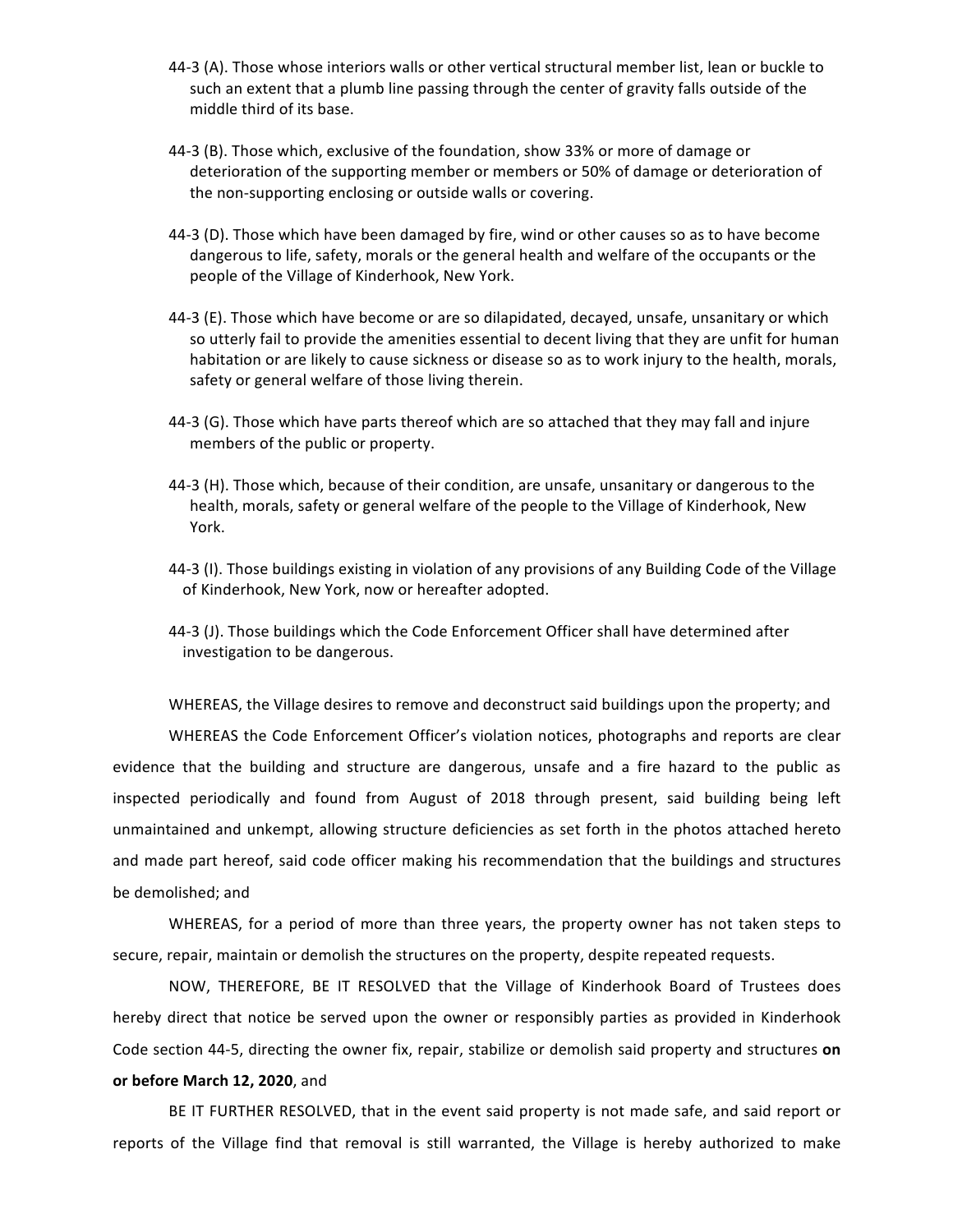application to the Supreme Court in accordance with Kinderhook Code section 44-5(F) for an Order determining the buildings be a danger and public nuisance and directing that the buildings shall be repaired and secured or taken down and removed.

Upon question of the foregoing Resolution, the following Board members voted "Aye" in favor of the Resolution:

Mayor James Dunham;

Trustee Richard Phillips;

Trustee Dale Leiser;

Trustee Robert Baumeister; and

Trustee David Flaherty.

The following Board members voted "No" in opposition

thereto:

\_\_\_\_\_\_\_\_\_\_\_\_\_\_\_\_\_\_\_\_\_\_\_\_\_\_\_\_\_\_\_\_\_\_\_\_\_\_\_\_\_; and

\_\_\_\_\_\_\_\_\_\_\_\_\_\_\_\_\_\_\_\_\_\_\_\_\_\_\_\_\_\_\_\_\_\_\_\_\_\_\_\_\_.

The Resolution having been approved by a majority of the Village Board, the same was declared duly adopted by the Mayor of the Village of Kinderhook.

# **TRAFFIC CALMING**

The village attorney will draft a local law to add two stops signs at the intersection of Catskill View Drive and Berkshire Drive.

# **ALBANY HUDSON ELECTRIC TRAIL**

Maintenance Agreement-National Grid agreed to remove the Notice of subrogation language in the maintenance agreement. A motion made by Trustee Flaherty approving Mayor Dunham to sign the maintenance agreement and the donation of equipment letter for a zero turn mower and a trimmer; seconded by Trustee Baumeister. All voted "aye".

Clear areas for sight distance- A discussion concerning the height and placement of the fence at the bend on Sunset Ave at Albany Ave and the cutting back of vegetation on Gaffney Lane by the apartment house and the end of Gaffney Lane at Eichybush Road was discussed. Raised Crosswalk- the signage for the crosswalk on Albany Ave needs to be installed.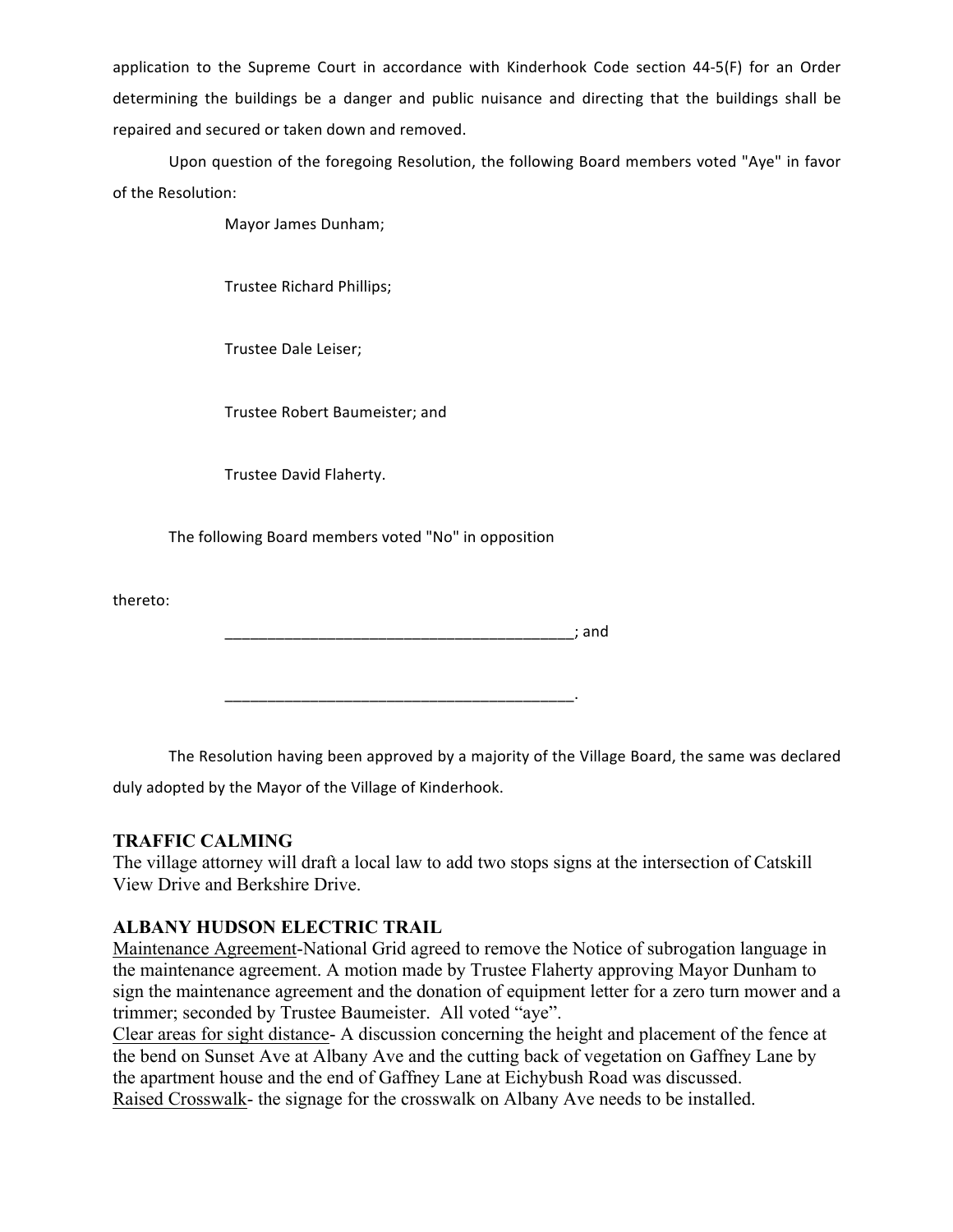# **MILLS PARK**

Trustee Leiser met with Dana Spot and Michael Allen concerning the preparation of Mills Park. They will clean up the lawn area, thatch the walkway and on April  $13<sup>th</sup>$  and plant new plantings on April  $18^{th}$ .

# **CLIMATE SMART COMMUNITIES TASK FORCE**

The monthly report was received and is posted on the village website.

Reusable shopping bags- The task Force would like to purchase and distribute reusable shopping bags in partnership with the Kinderhook Memorial Library. The village board gave approval to use the village logo on the shopping bags.

Meatless Mondays Initiative-This initiative began on January  $20<sup>th</sup>$  and will continue for six weeks. It is a joint effort of the Task Force and the Kinderhook Memorial Library.

Lightbulb exchange- the discussion on having a light bulb exchange for people to bring their incandescent bulbs to the Library to be able to exchange them for LED light bulbs. National Grid Marketplace offers discounts on bulk purchases of LED bulbs.

Resolution-2020 Climate Crisis Trustee Phillips made the following Resolution; seconded by Trustee Flaherty. All voted "aye".

Whereas, climate change poses a real and increasing threat to our community and our way of life.

Whereas, adoption of the New York State Climate Smart Communities Pledge included a commitment to engage in and ongoing process of climate action.

Whereas, the ability to access potential funding and other resources for rapid mobilization to mitigate climate change can result in economic, environmental, and social benefit to our community.

We therefore hereby declare that a state of climate emergency exists.

# **VILLAGE CODE REVISION OF MAP FOR THE COMMERCIAL DISTRICT**

Local Law No. 1 of 2020 was adopted amending the zoning law to add a portion of 5 Broad Street to the business district. The village attorney is working on the revision of the map for the village code book.

# **WILLIAM ST. RT. 9 TO MAIDEN LANE AND ALBANY AVE, RT 9 TO SUNSET AVE**

Due to an error by TGW Consulting Group the village was not awarded grant funds. The TGW Consulting Group will submit free of charge a new application to the Environmental Facilities Corporation in their next grant funding round.

# **APPOINTMENT OF SECRETARY TO PLANNING & ZONING BOARD OF APPEALS**

Due to unforeseen circumstances Sandra Barton-Fels gave her resignation. A motion made by Trustee Flaherty to appoint Carol Van Denburgh as the secretary to the Planning and Zoning Board of Appeals; seconded by Trustee Baumeister. All voted "aye".

# **ELECTION RESOLUTION**

Trustee Flaherty made the following revised Resolution form last month meeting; seconded by Trustee Leiser. All voted "aye."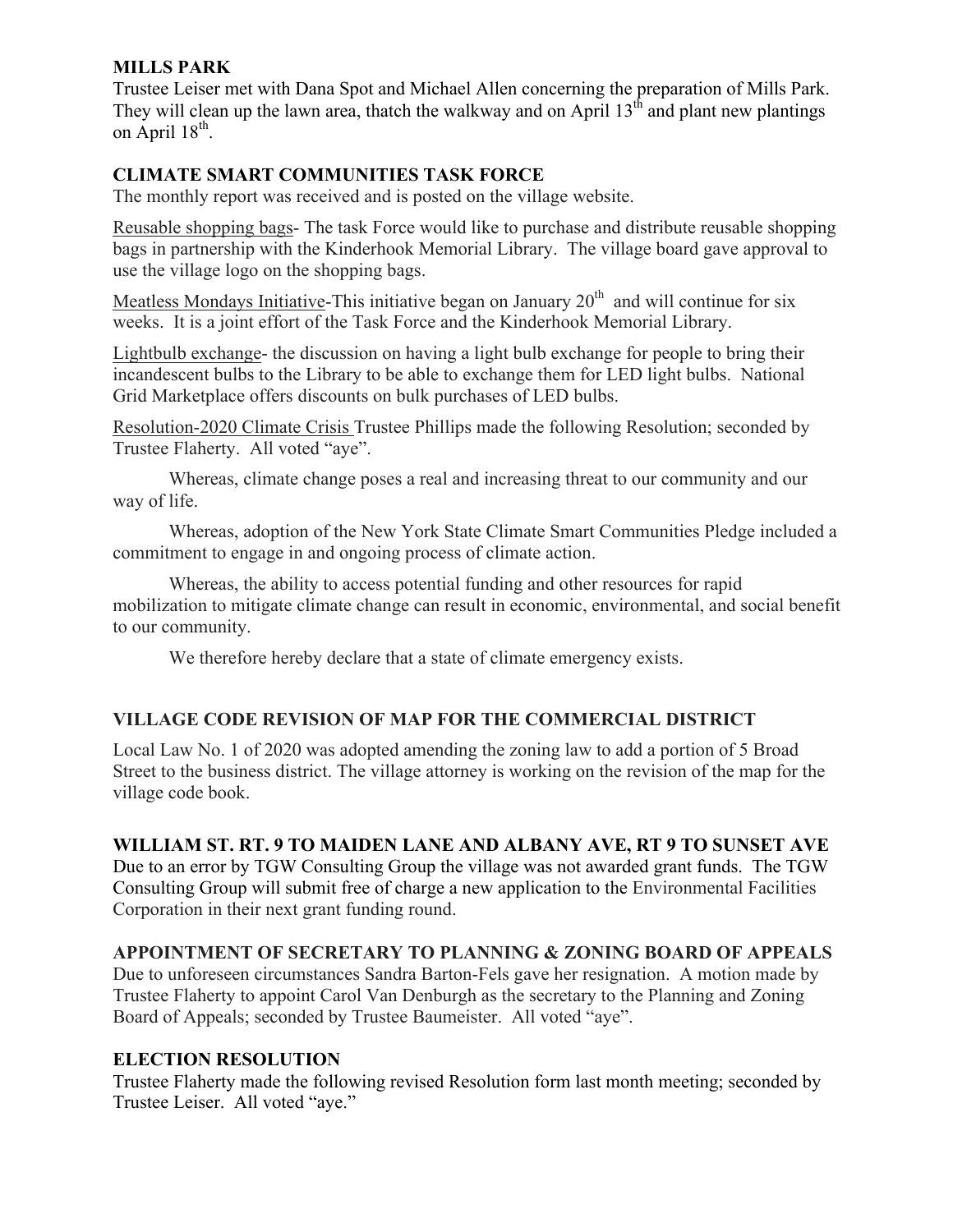**RESOLVED THAT:** The following persons are appointed inspectors for the village election to be held on the  $18^{th}$  day of March, 2020.

Geraldine Smith, Chair Susan Lauster William Mancini Barbara Shannon

Sandra Meier, Alternate

**WHEREAS**, Registration Day is required to accomplish this action, **NOW THEREFORE BE IT RESOLVED** that Registration Day will be held for the Village of Kinderhook General Election on March 7, 2020, 12 noon to 5 PM at the Village Hall.

Inspectors of Election will meet at the foregoing place to prepare a register for the Village Election.

# **ZONING BOARD**

A joint meeting of the Village Board, Planning Board and Zoning Board of Appeals was held on February  $6<sup>th</sup>$ . The request for an area variance for 5 Broad Street was approved.

#### **PLANNING BOARD**

A joint meeting of the Village Board, Planning Board and Zoning Board of Appeals was held on February 6<sup>th.</sup> The request for a minor subdivision, classified as a boundary line adjustment for 5 Broad Street was approved.

A motion made by Trustee Phillips to set a Public Hearing for PP LL No. 1 of 2020 to add regulations for Short Term Rental Units on March 11, 2020 at 7:10 pm and PP LL Law No. 3 of 2020 to add Chapter 133 entitled Dumpsters on March 11, 2020 at 7:15 pm and PP LL No. 4 of 2020 to add Chapter 132 Temporary Storage Containers on March 11, 2020 at 7:20 pm; seconded by Trustee Baumeister. All voted "aye".

# **RECORDS MANAGEMENT** –Destruction authorization sheets

A motion made by Trustee Flaherty authorizing the destruction of records listed on the January 2020 Records Destruction Authorization sheet proposed by the Records Management Officer Jacqueline Bujanow; seconded by Trustee Leiser. All voted "aye".

# **HISTORIC PRESERVATION COMMISSION**

The Commission met on January  $16<sup>th</sup>$  to review the application of 11 Chatham Street.

# **ECONOMIC DEVELOPMENT DIRECTOR**

The EDC Director's monthly report was received and is posted on the village website. Parking lot lighting-Renee has placed the order for six light poles. She submitted an RFP to three electricians giving the contractors two weeks to submit their proposals. Paul Calcagno was given the information on the light poles if he wishes to purchase one to match the poles being installed in the village parking lot.

Van Buren Hall- The architect Gregory Merryweather made a revised scope of work for the committee to request proposals for estimates of work to be performed in preparation of applying for NYS grant money.

Food Truck Village- Renee and the KBPA set June  $25<sup>th</sup>$  and August  $27<sup>th</sup>$  for Food Truck Village